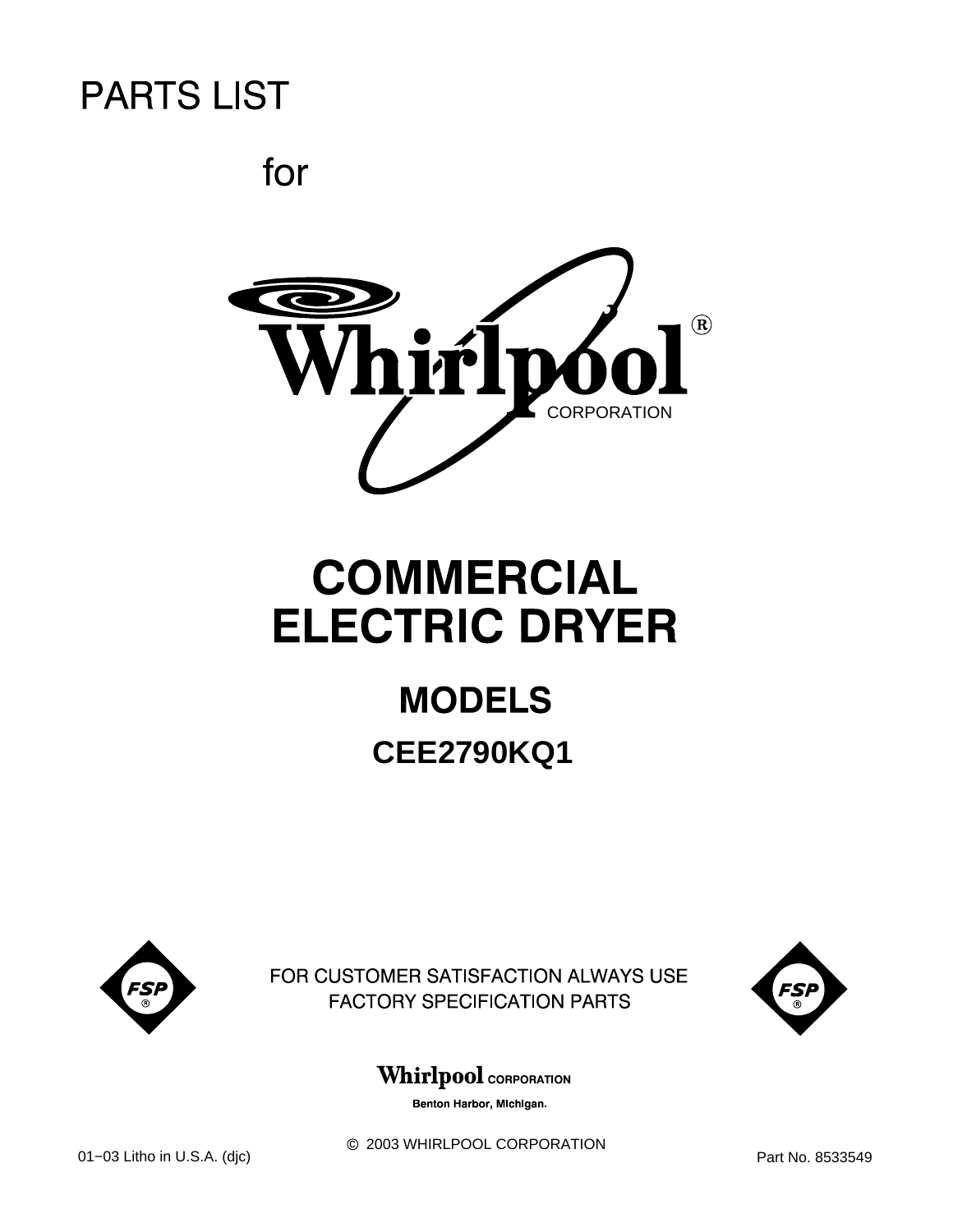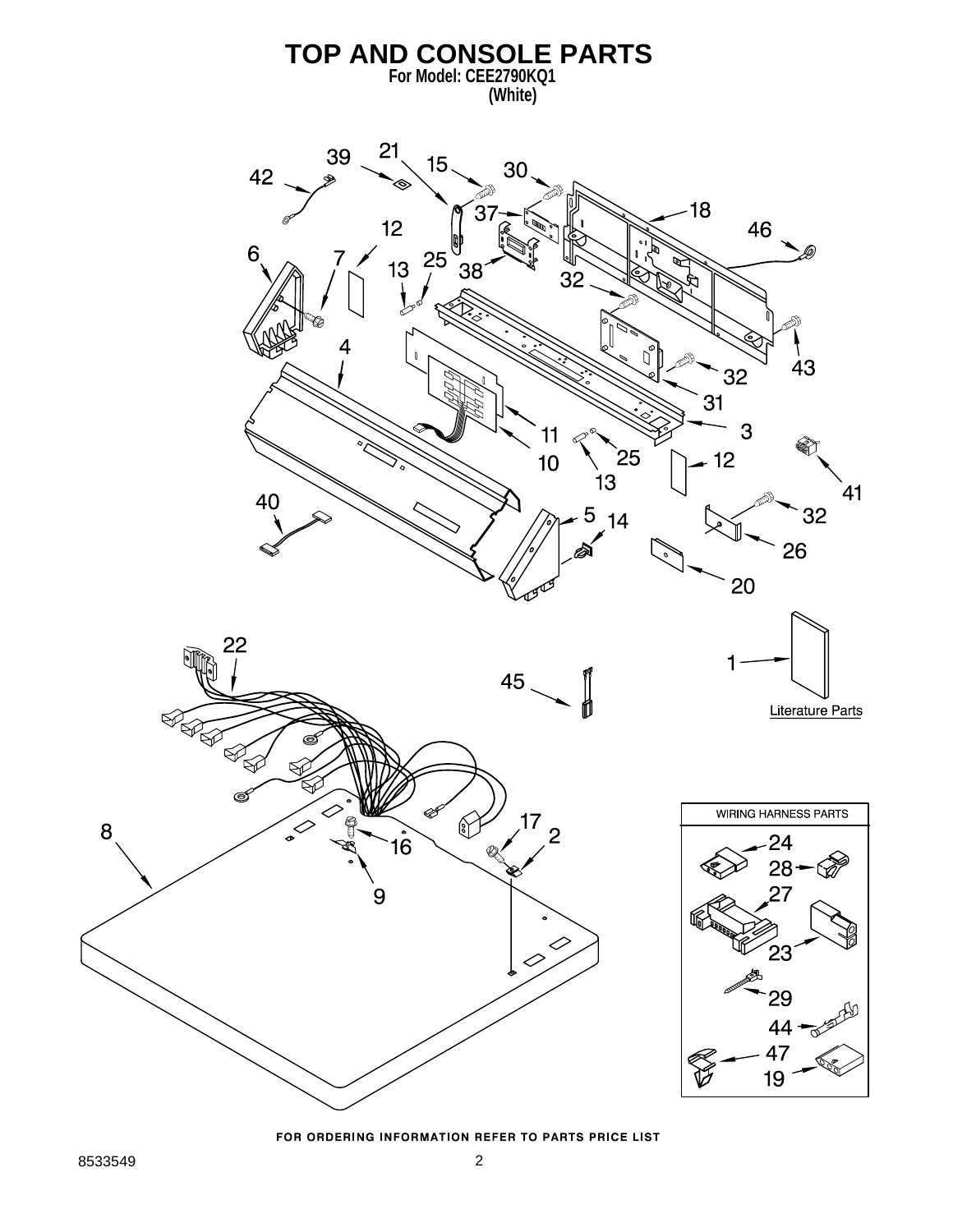# **TOP AND CONSOLE PARTS**

**For Model: CEE2790KQ1 (White)**

| Illus.          | Part          |                           | Illus. | Part           |                           | Illus. | Part             |                           |
|-----------------|---------------|---------------------------|--------|----------------|---------------------------|--------|------------------|---------------------------|
| No.             | No.           | <b>DESCRIPTION</b>        | No.    | No.            | <b>DESCRIPTION</b>        | No.    | No.              | <b>DESCRIPTION</b>        |
|                 |               | Literature Parts          | 13     |                | 3950774 Mounting Stud     | 27     |                  | 3395683 Housing,          |
|                 | LIT8527810    | Instructions.             | 14     |                | 689559 Nut, Push-In       |        |                  | Connector                 |
|                 |               | Installation              | 15     |                | 3390647 Screw, 8-18 x 1/2 | 28     |                  | 357572 Clip, Ground       |
|                 | LIT8527859    | Wiring Diagram            | 16     | 3393918 Screw, |                           | 29     |                  | 3391018 Tie, Cable        |
|                 | LIT8527811    | <b>Tech Sheet</b>         |        |                | $8 - 18 \times 11/32$     | 30     |                  | 90767 Screw, 8-18 x 3/8   |
|                 | LIT8533549    | <b>Service Parts List</b> | 17     | 8281182 Screw  |                           | 31     |                  | 3407165 Board, Control    |
|                 |               |                           |        |                | $8 - 18 \times 1 - 1/4$   | 32     |                  | 3393909 Screw, 8-32 x 7/8 |
| 2               |               | 357213 Nut, Push-In       | 18     |                | 8317305 Panel, Rear       | 37     |                  | 3407166 Board, Display    |
| 3               | 3978881       | Bracket, Control          |        |                | (Upper)                   | 38     |                  | 3406980 Lens, Display     |
| 4               |               | 8527821 Panel, Control    | 19     |                | 3936144 Connector,        | 39     | 3363338 Clip (3) |                           |
| 5               |               | 3949737 Cap, End (R.H.)   |        |                | 3-Circuit                 | 40     |                  | 3955147 Wire Harness      |
| 6               |               | 3949734 Cap, End (L.H.)   | 20     |                | 3955405 Plug, Panel       |        |                  | (Display)                 |
| 7               |               | 97787 Screw, 11-16 x 3/4  | 21     |                | 8318255 Strap, Console    | 41     | 3955146          | Harness, Jumper           |
| $\bf8$          | 3978884 Top   |                           | 22     |                | 8529985 Harness, Main     |        |                  | (Controller)              |
| 9               | 3355753 Clip, |                           | 23     |                | 717252 Receptacle         | 42     | 3401706          | Wire, Ground              |
|                 |               | <b>Static Ground</b>      |        |                | $(2-Way)$                 |        |                  | (Control Board)           |
| 10              | 3407171       | Switch, Membrane          | 24     |                | 717253 Receptacle         | 43     |                  | 90864 Screw, 10-24 x 1/2  |
| 11              |               | 3950773 Backer Plate      |        |                | $(2-Way)$                 |        |                  | (Ground)                  |
| 12 <sup>2</sup> |               | 3950775 Backer Plate      | 25     |                | 3951768 Cap, Stud         | 44     |                  | 94614 Terminal            |
|                 |               | Side $(2)$                | 26     |                | 3955406 Plug, Retainer    | 45     |                  | 3406197 A.C. Line Filter  |
|                 |               |                           |        |                |                           | 46     |                  | 3398893 Ground Wire       |
|                 |               |                           |        |                |                           | 47     |                  | 3394427 Clip, Harness     |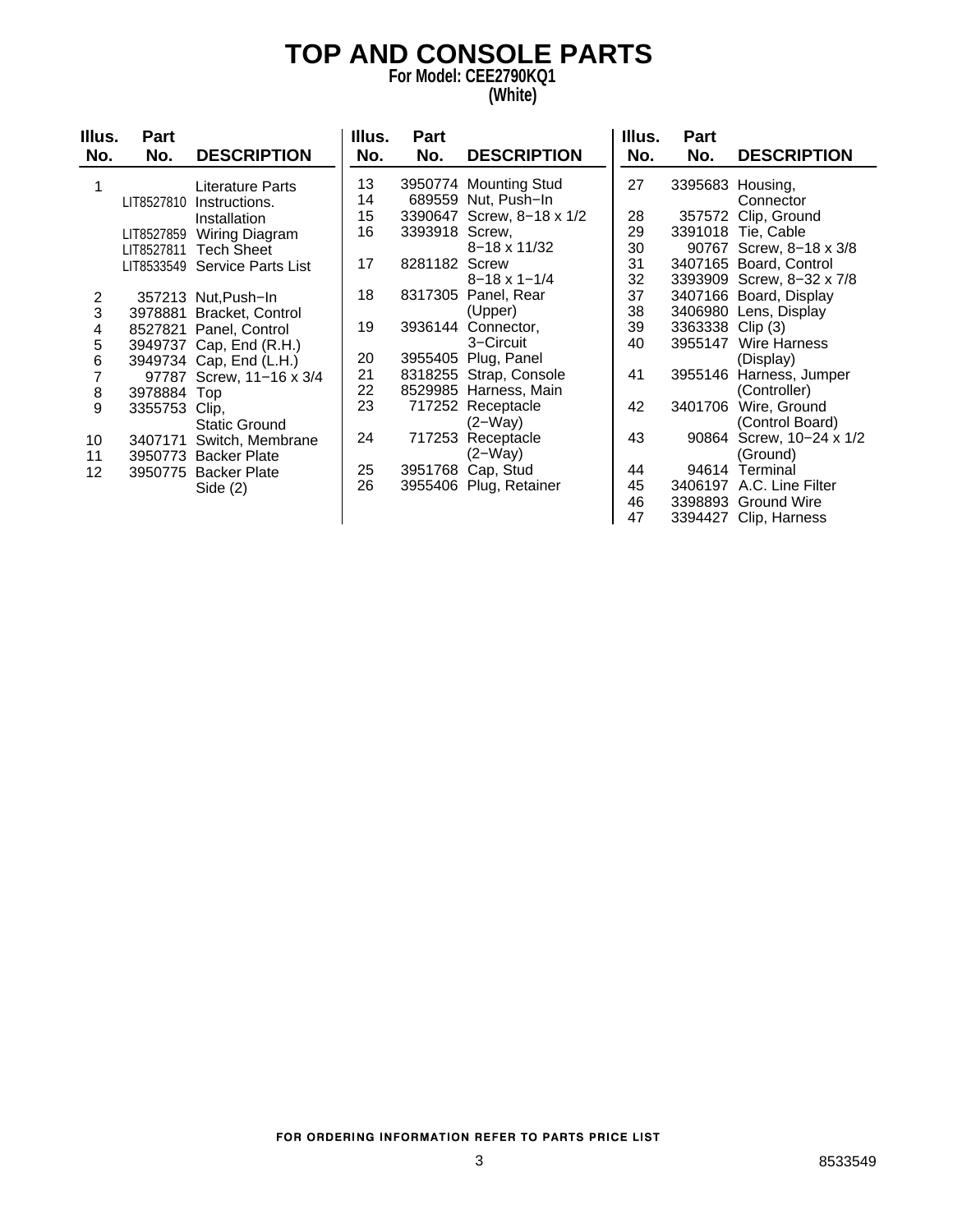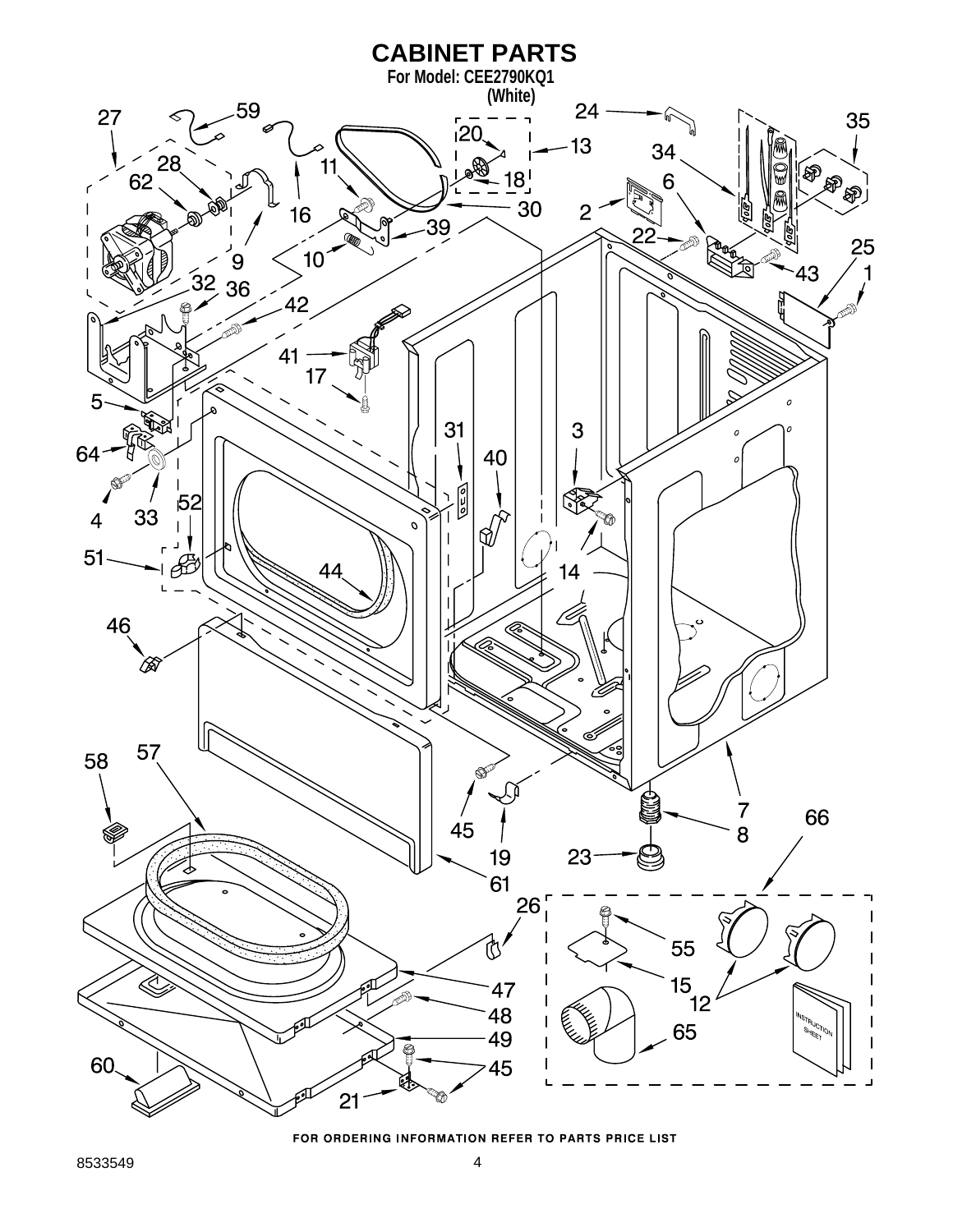### **CABINET PARTS For Model: CEE2790KQ1**

**(White)**

| Illus.         | <b>Part</b>     |                            | Illus. | <b>Part</b>    |                           | Illus. | <b>Part</b>  |                             |
|----------------|-----------------|----------------------------|--------|----------------|---------------------------|--------|--------------|-----------------------------|
| No.            | No.             | <b>DESCRIPTION</b>         | No.    | No.            | <b>DESCRIPTION</b>        | No.    | No.          | <b>DESCRIPTION</b>          |
| 1              |                 | 304231 Screw, 8-16 x 1/2   | 20     |                | 690997 Tri-Ring           | 43     |              | 3390814 Screw, 8-18 x 3/8   |
| $\overline{2}$ |                 | 8528315 Adapter, Terminal  | 21     |                | 3389247 Hinge And Pin (2) | 44     |              | 3387242 Seal, Front Panel   |
|                |                 | <b>Block</b>               | 22     |                | 697776 Screw, 10-32 x 5/8 | 45     |              | 342055 Screw, 8-18 x 1/2    |
| 3              |                 | 3391846 Clip, Front        | 23     |                | 3391943 Boot, Foot        | 46     |              | 3388229 Retainer            |
|                |                 | Panel (2)                  | 24     |                | 8528129 U-Bracket         | 47     |              | 3392563 Door, Rear          |
| 4              |                 | 3393258 Screw, 10-16 x 1/2 | 25     |                | 8528316 Cover, Terminal   | 48     |              | 694091 Screw, 8-18 x 3/8    |
| 5              |                 | 3394881 Switch, Broken     |        |                | <b>Block</b>              | 49     |              | 3387872 Door, Front         |
|                |                 | <b>Belt</b>                | 26     |                | 3389249 Nut, "U" (4)      | 51     |              | 3393081 Front Panel         |
| 6              |                 | 3397659 Block, Terminal    | 27     |                | 8538264 Motor Assembly    | 52     |              | 696144 Strike, Door         |
| 7              | 8310656 Cabinet |                            |        |                | (60 Hz.)                  | 55     |              | 693995 Screw, 8-18 x 3/8    |
| 8              |                 | 3392100 Foot, Dryer        | 28     | 3389627 Pulley |                           | 57     |              | 3390735 Seal, Door          |
|                |                 | (Plastic)                  | 30     |                | 3387610 Belt, Drive       | 58     |              | 3392538 Catch, Door         |
|                |                 | 279810 Foot - Optional     | 31     |                | 3390902 Clip, Door        |        |              | Assembly                    |
|                |                 | (Extended Length           |        |                | Hinge (2)                 | 59     |              | 3398948 Wire, Jumper        |
|                |                 | Package Of 2)              | 32     |                | 3387118 Bracket, Motor    | 60     |              | 3389522 Handle, Door        |
|                |                 | (Not Included)             | 33     | 3392186 Washer |                           | 61     |              | 697215 Panel, Toe           |
| 9              |                 | 660658 Clamp, Motor (2)    | 34     |                | 279318 Terminal, Brass    | 62     |              | 3393657 Restrainer, Belt    |
| 10             |                 | 3387374 Spring, Idler      |        |                | & Tinned (3)              | 64     |              | 8066120 Lever, Snap         |
| 11             |                 | 3389420 Retainer, Idler    |        |                | (Includes III. 35)        |        |              | Switch                      |
| 12             |                 | 697750 Plug, Multivent     | 35     | 279393         | <b>Terminal Block</b>     | 65     |              | 279731 4" - 90° Elbow       |
| 13             |                 | 3388672 Pulley Assembly    |        |                | Screw Kit (For            |        |              |                             |
| 14             |                 | 3391915 Screw, 10-16 x 1   |        |                | <b>Terminal Block)</b>    |        |              |                             |
| 15             |                 | 3394331 Plate, Cover       | 36     | 3390663        | Screw, 10-16 x 1/2        |        |              | Optional Parts Not Included |
| 16             |                 | 3394081 Wire, Belt Switch  | 39     | 3388674        | Bracket, Idler            |        |              |                             |
| 17             |                 | 697773 Screw, 6-20 x 7/8   | 40     |                | 3388600 Clip, Lint Duct   |        |              |                             |
| 18             |                 | 233520 Washer, Thurst      | 41     |                | 3406109 Door Switch       |        |              | Dryer Exhaust Kit           |
| 19             |                 | 297092 Clip (2)            |        |                | Assembly                  |        |              | (For Side & Bottom Venting) |
|                |                 |                            | 42     |                | 98129 Screw,              |        |              |                             |
|                |                 |                            |        |                | $6 - 20 \times 1 - 1/16$  |        |              |                             |
|                |                 |                            |        |                |                           | 66     | 279818 White |                             |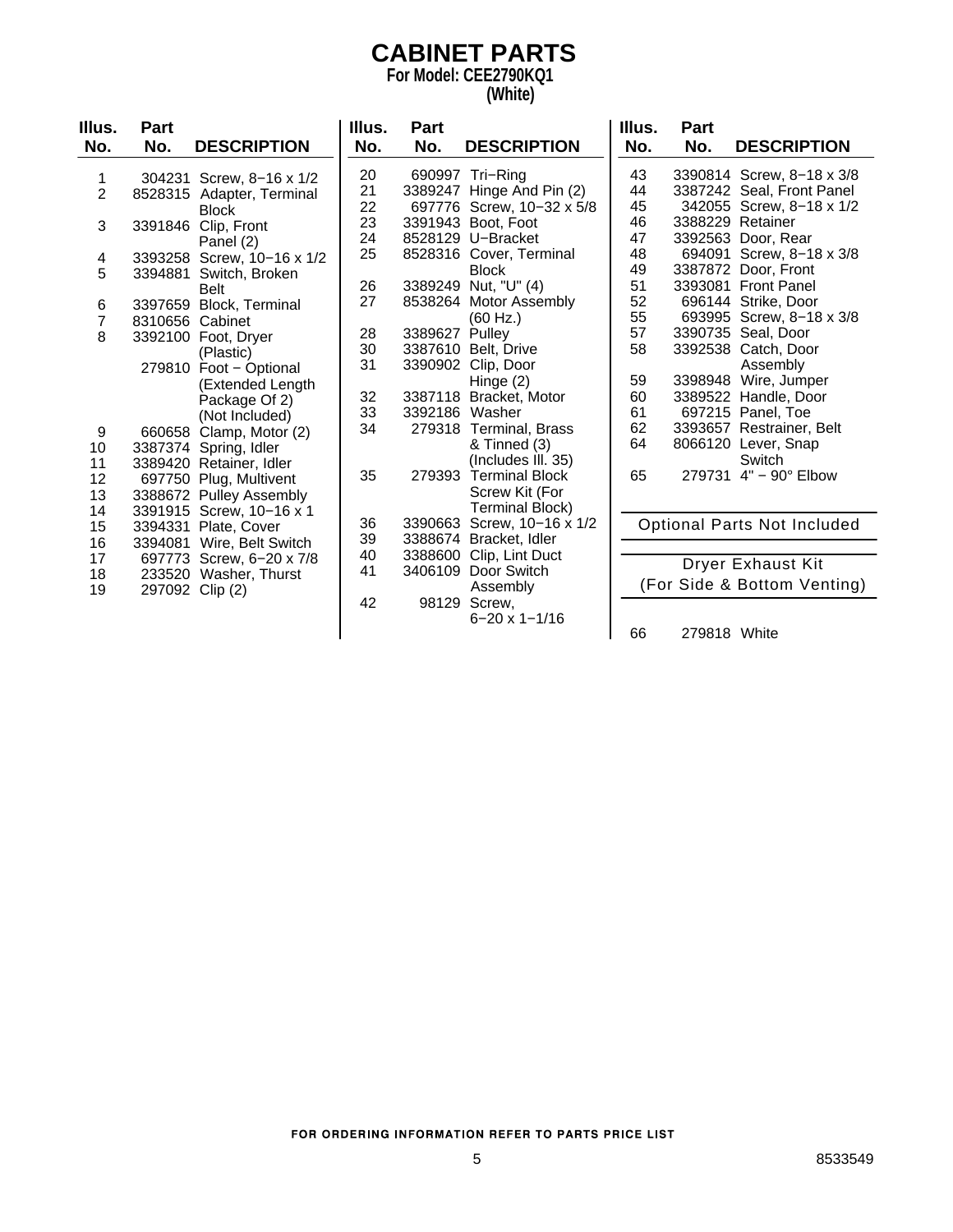